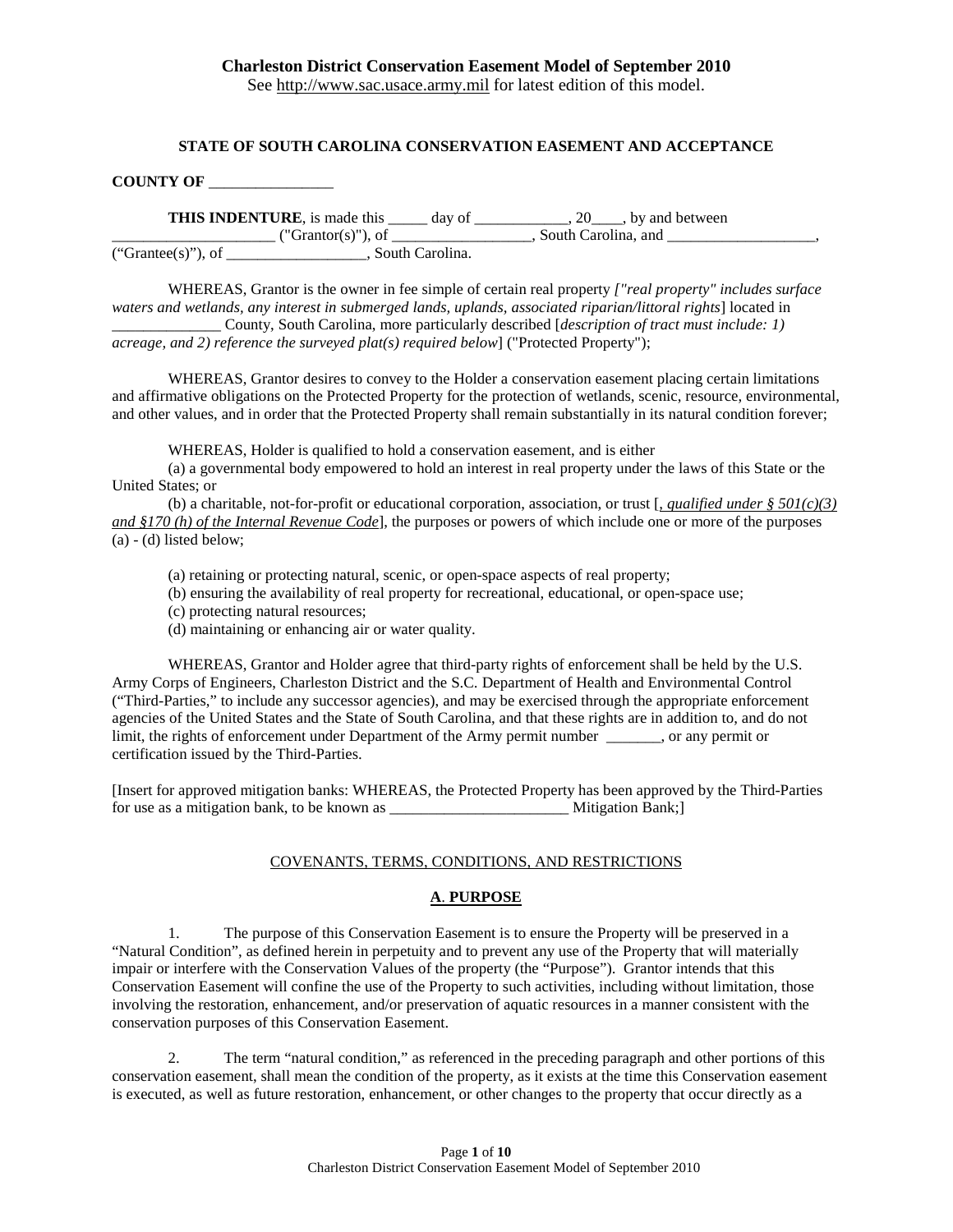See [http://www.sac.usace.army.mil](http://www.sac.usace.army.mil/) for latest edition of this model.

result of the compensatory mitigation measures required by section 404 Permit(s) pursuant [to the Mitigation Banking Instrument [*and/or described in the Final Mitigation and Monitoring Plan*] dated, \_\_\_\_\_\_\_, 20\_\_ ("Mitigation Plan"), the cover page and Executive Summary of which are attached as Exhibit "\_," including implementation, maintenance, and monitoring activities (collectively, "Compensatory Mitigation").

3. **Baseline Documentation**. The Current Conditions (which may or may not include restoration and enhancement efforts pursuant to compensatory mitigation activities), of the Property as of the date of this Deed are further documented in a "Present Conditions Report," dated,\_\_\_\_\_\_\_\_, 20\_\_ and prepared by [ *preparer's name* ]*,* which report is acknowledged as accurate by Grantor and Grantee. The present conditions report includes:

(a) a current aerial photograph of the Protected Property at an appropriate scale taken as close as possible to the date the donation is made;

(b) on-site photographs taken at appropriate locations on the Protected Property, including of major natural features; and,

(c) a surveyed plat of the Protected Property showing all relevant property lines, all existing man-made structures, improvements, features, and major, distinct natural features such as waters of the United States, and shall be recorded in the RMC office for each county in which the Protected Property is situated prior to the recording of this Conservation Easement, and is recorded at [insert book and page references, county and date of recording]

(d) [etc. - insert any additional documentation which may be used to evidence the natural condition of the ` Protected Property]

The Present Conditions Report has been provided to both parties and will be used by Grantee to assure that any future changes in the use of the Property will be consistent with the terms of this Deed. However, the Present Conditions Report is not intended to preclude the use of other evidence to establish the condition of the Property as of the date of this Deed.

4. **Baseline Documentation Update**. After the completion of the compensatory mitigation activities on the protected property, Grantor, grantee, and third-parties agree that the baseline documentation can and should be updated to reflect the new conditions of the protected property. In the event that such an update is needed, grantor agrees to provide such necessary update, including photographs, narratives, and any other data needed to accurately reflect the conditions of the protected property.

5. Grantor certifies to Third Parties and Grantee that to the Grantors actual knowledge, there are no previously granted easements existing on the property that interfere or conflict with the Purpose of this Conservation Easement as evidenced by the title Report attached at "Exhibit \_."

6**. Current Liens**. **[***fill in as appropriate***]** At the time of conveyance of this Easement, the Property is subject to a Mortgage or Deed of Trust, the holder of which has agreed, by separate instrument, a copy of which is attached hereto as **Exhibit \_\_**, to subordinate its rights in the Property to the extent necessary to permit the Trust to enforce the purposes of this Easement in perpetuity and to prevent any modification or extinguishment of this Easement Deed by the exercise of any rights of the Deed of Trust holder.

NOW THEREFORE, for the foregoing consideration, and in further consideration of the restrictions, rights, and agreements herein, Grantor hereby conveys to Holder a conservation easement over the Protected Property consisting of the following:

### **B. PROHIBITED USES**

Any activity on or use of the property inconsistent with the Purpose of this Conservation Easement and not reserved as a right of Grantor is prohibited. These Restrictions shall run with the land and be binding on Grantor's heirs, successors, administrators, assigns, lessees, or other occupiers and users, and are subject to the Reserved Rights which follow. The Following uses by Grantor, Grantee, their respective guests, agents, assigns, employees, representatives, successors, and third parties are expressly prohibited on the Property except as otherwise provided herein or unless specifically provided for in the Section 404 Permit and any amendments thereto, the Mitigation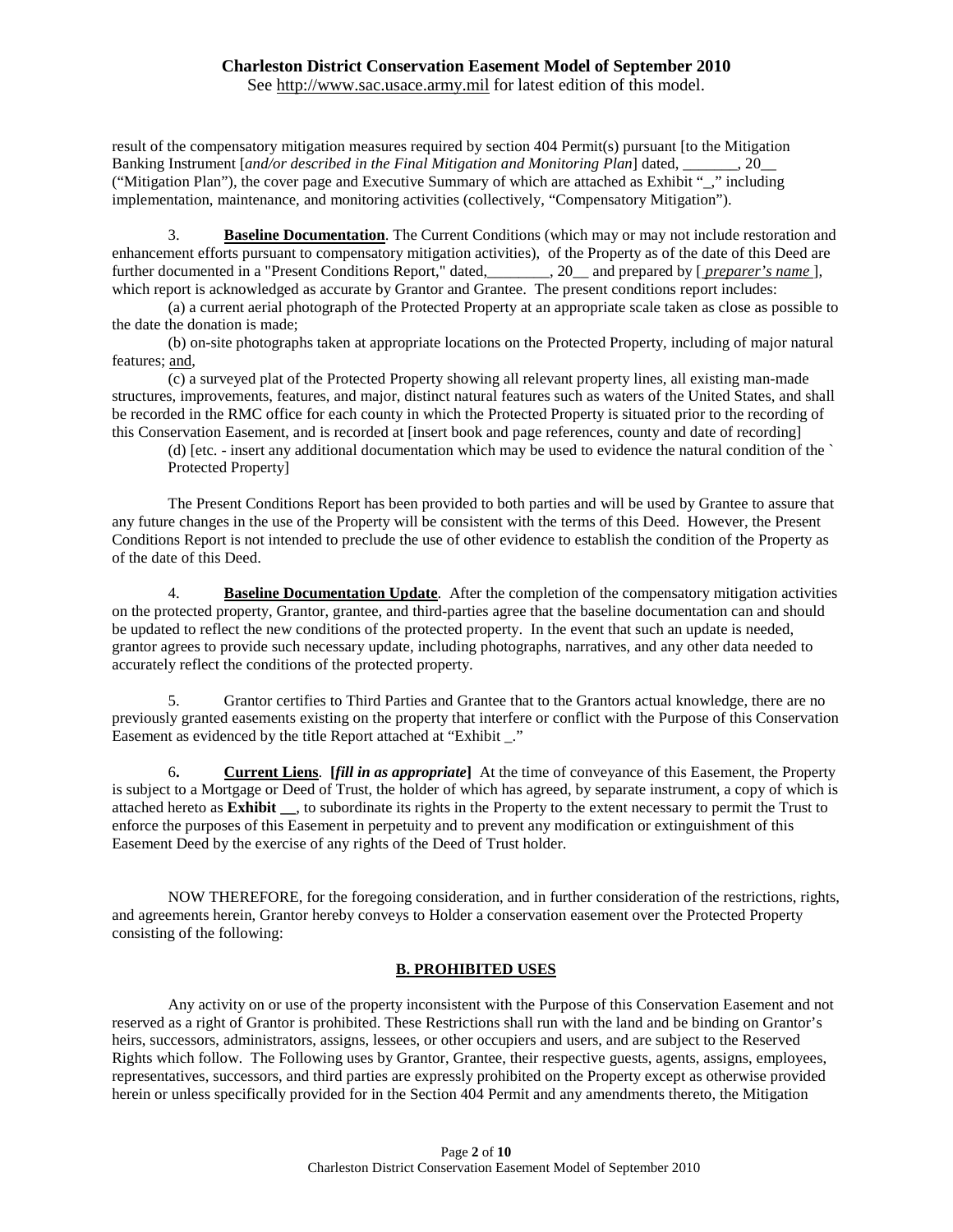See [http://www.sac.usace.army.mil](http://www.sac.usace.army.mil/) for latest edition of this model.

Plan, and any easements and reservations of rights in the chain of title to the property at the time of this conveyance (as set forth on Exhibit ):

1. **General**. There shall be no filling, flooding, excavating, mining or drilling; no removal of natural materials; no dumping of materials; and, no alteration of the topography in any manner.

2. **Waters and Wetlands**. In addition to the General restrictions above, there shall be no draining, dredging, damming or impounding; no changing the grade or elevation, impairing the flow or circulation of waters, reducing the reach of waters; and, no other discharge or activity requiring a permit under applicable clean water or water pollution control laws and regulations, as amended.

3. **Trees/Vegetation**. There shall be no clearing, burning, cutting or destroying of trees or vegetation, except as expressly authorized in the Reserved Rights; there shall be no planting or introduction of non-native or exotic species of trees or vegetation.

4. **Activities**. No industrial activities, commercial activities, residential activities, or agricultural activities (including livestock grazing) shall be undertaken or allowed.

5. **Structures**. There shall be no construction, erection, or placement of buildings, billboards, or any other structures, nor any additions to existing structures.

6. **New Roads**. There shall be no construction of new roads, trails or walkways without the prior written approval of the Holder and Third-Parties, including of the manner in which they are constructed.

7. **Utilities**. There shall be no construction or placement of utilities or related facilities without the prior written approval of Holder and Third-Parties.

8. **Pest Control**. There shall be no application of pesticides or biological controls, including for problem vegetation, without prior written approval from the Holder and Third-Parties.

9. **Subdivision**. There shall be no legal or de facto division, subdivision or portioning of the property.

10. **Other Prohibitions**. Any other use of, or activity on, the Protected Property which is or may become inconsistent with the purposes of this grant, the preservation of the Protected Property substantially in its natural condition, or the protection of its environmental systems, is prohibited.

[11. *Additional, case-specific restrictions may need to be inserted*]

### **C. GRANTEE'S RIGHTS**

To accomplish the Purpose of this Conservation Easement, Grantor, its successor and assign hereby grants and conveys the following rights to Grantee and Third Parties.

1. To preserve and protect the Conservation Values of the Property, including enforcing the terms of this Conservation Easement in order to assure the protected property remains in its "natural condition," defined herein, in perpetuity.

2. To enter upon the property at reasonable times in order to monitor compliance with and to otherwise enforce the terms of this Conservation Easement.

3. To prevent any activity on or use of the property that is inconsistent with the Purpose of this Conservation Easement and to require the restoration of such areas or features of the Property that may be damaged by any act, failure to act, or any use that is inconsistent with the Purpose of this Conservation Easement.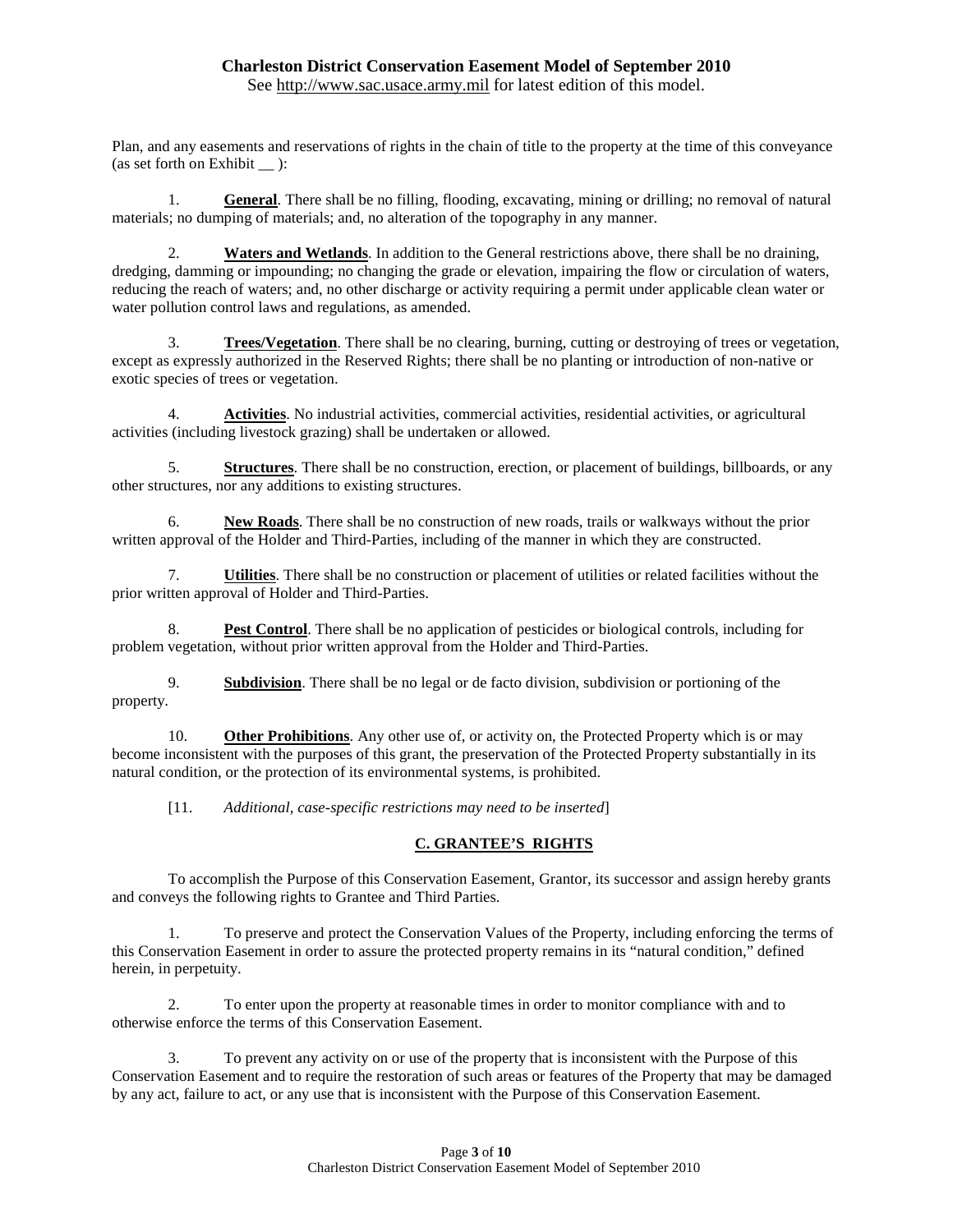See [http://www.sac.usace.army.mil](http://www.sac.usace.army.mil/) for latest edition of this model.

4. All mineral, air, and water rights necessary to protect and sustain the biological resources of the Property, provided that any exercise or sale of such rights by Grantee shall not result in conflict with the Conservation Purpose.

5. All present and future development rights allocated, implied, reserved or inherent in the properties; such rights are hereby terminated and extinguished, and may not be used or transferred to any portion of the Properties.

6. The right to enforce by means, including, without limitation, injunctive relief, the terms and conditions of this Conservation Easement.

### **D. GRANTOR'S RESERVED RIGHTS**

Notwithstanding the foregoing Restrictions, Grantor reserves for Grantor, its heirs, successors, administrators, and assigns the following Reserved Rights, which may be exercised upon providing prior written notice to Holder and to Third-Parties, except where expressly provided otherwise:

1. **Landscape Management**. Landscaping by the Grantor to prevent severe erosion or damage to the Protected Property or portions thereof, or significant detriment to existing or permitted uses, is allowed, provided that such landscaping is generally consistent with preserving the natural condition of the Protected Property.

2. **Forest Management**. Harvesting and management of timber by Grantor is limited to the extent necessary to protect the natural environment in areas where the forest is damaged by natural forces such as fire, flood, storm, insects or infectious organisms. *[Additional language related to fire management plans may be added as necessary]* Such timber harvest and management shall be carried out in accordance with Best Management Practices approved by the South Carolina Forestry Commission or successor agency, as amended.

3. **Recreation**. Grantor reserves the right to engage in any outdoor, non-commercial recreational activities, including hunting (excluding planting or burning) and fishing, with cumulatively very small impacts, and which are consistent with the continuing natural condition of the Protected Property. No written notice required.

4. **Mineral Interests**. Grantor specifically reserves a qualified mineral interest (as defined in § 170(h)(6) of the Internal Revenue Code) in subsurface oil, gas or other minerals and the right to access such minerals. However, there shall be no extraction or removal of, or exploration for, minerals by any surface mining method, nor by any method which results in subsidence or which otherwise interferes with the continuing natural condition of the Protected Property.

5. **Road Maintenance**. Grantor reserves the right to maintain existing roads, trails or walkways. Maintenance shall be limited to: removal or pruning of dead or hazardous vegetation; application of permeable materials (e.g., sand, gravel, crushed) necessary to correct or impede erosion; grading; replacement of culverts, water control structures, or bridges; and, maintenance of roadside ditches.

6. **Vegetation, Debris, and Exotic Species Removal**. Grantor reserves the right to engage in the removal or trimming of vegetation downed or damaged due to natural disaster, removal of man-made debris, removal of parasitic vegetation (as it relates to the health of the host plant) and removal of non-native or exotic plant or animal species.

7. **Compensatory Mitigation**. Grantor reserves the right to perform any restoration, enhancement, and other wetland mitigation activities required by Section 404 permit's and/or Mitigation Banking Instruments, including the use of all equipment necessary to successfully complete any mitigation requirements contained therein.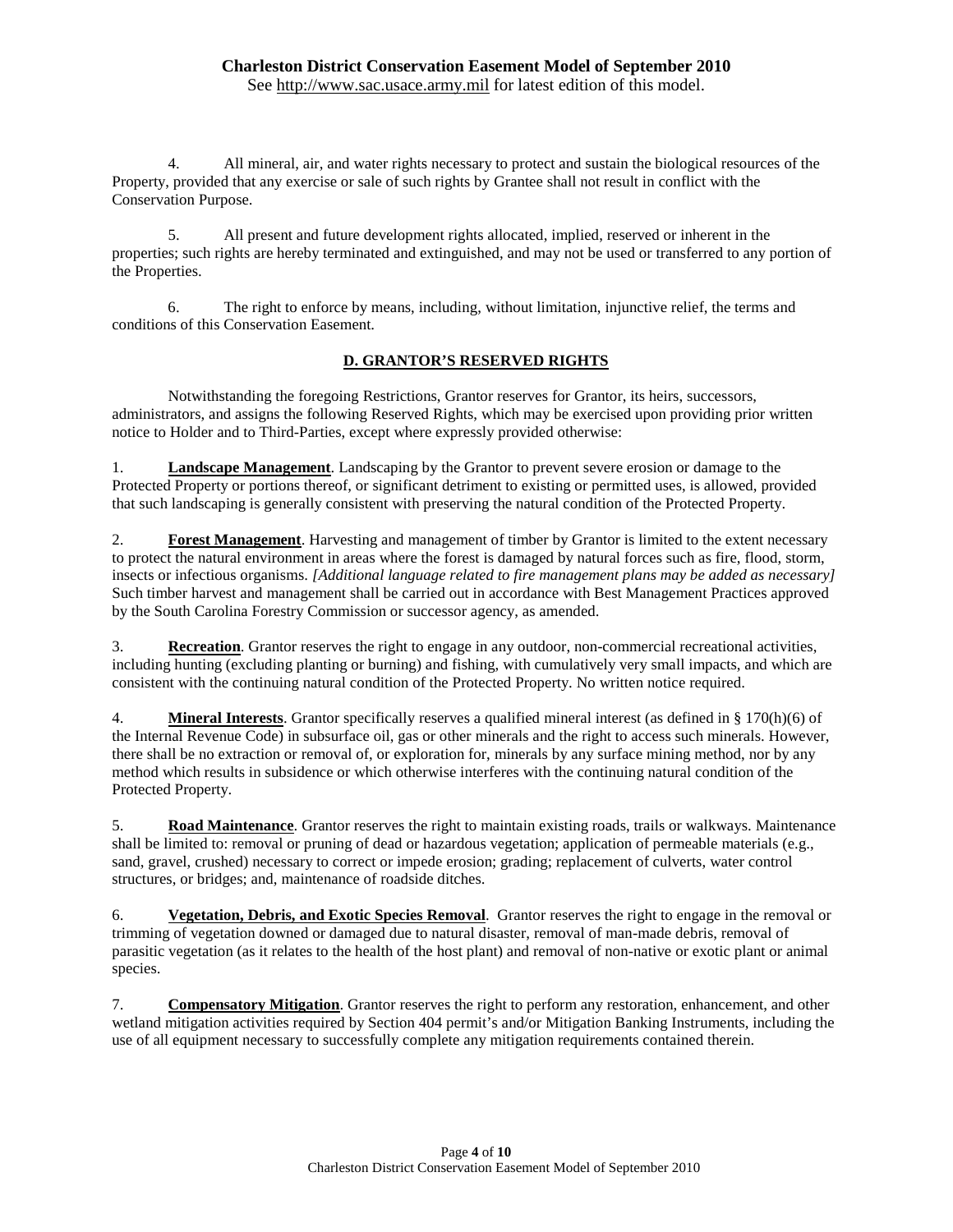See [http://www.sac.usace.army.mil](http://www.sac.usace.army.mil/) for latest edition of this model.

8. **Other Reserved Rights**. Grantor reserves the right to engage in all acts or uses not prohibited by the Restrictions, and which are not inconsistent with the conservation purposes of this grant, the preservation of the Protected Property in its natural condition, and the protection of its environmental systems.

9. [*Insert for approved mitigation banks: 7. Grantor reserves the sole and unrestricted right to sell credits or other entitlements or interests in the Protected Property in order to perfect and carry out the purpose of a mitigation bank*.]

10. [Additional*, case-specific reservations may be listed, e.g., fire or wildlife management plans*.]

# **E. GENERAL PROVISIONS**

The following General Provisions shall be binding upon, and inure to the benefit of, the Grantor, Holder and Third-Parties, and the heirs, successors, administrators, assigns, lessees, licensees and agents of each:

1. **Marking of Property.** Grantor shall install and maintain permanent signs saying "Protected Natural Area" or establish an equivalent, permanent, marking system along the boundary of any protected areas such as upland buffers, riparian zones, and aquatic resources.

**2. Rights of Access and Entry**. Holder and Third-Parties shall have the right to enter and go upon the Protected Property for purposes of inspection, and to take actions necessary to verify compliance with the Restrictions. Holder shall also have the rights of visual access and view, and to enter and go upon the Protected Property for purposes of making scientific or educational observations and studies, and taking samples, in such a manner as will not disturb the quiet enjoyment of the Protected Property by Grantor. No right of access or entry by the general public to any portion of the Protected Property is conveyed by this Conservation Easement.

3. **Enforcement**. In the event of a breach of the Restrictions by Grantor or another party, the Holder or one of the Third-Parties must notify the Grantor in writing of the breach. The Grantor shall have thirty (30) days after receipt of such notice to undertake actions that are reasonably calculated to swiftly correct the conditions constituting the breach. If the Grantor fails to take such corrective action within thirty (30) days, or fails to complete the necessary corrective action, the Holder and/or the Third-Parties may undertake such actions, including legal proceedings, as are necessary to effect such corrective action. Among other relief, Holder and/or Third-Parties shall be entitled to a complete restoration for any breach of the Restrictions. Breaches of General Provisions of this Conservation Easement shall be actionable without notice. The costs of a breach, correction or restoration, including the Holder's expenses, court costs, and attorneys' fees, shall be paid by Grantor, provided Grantor is determined to be responsible for the breach. Enforcement shall be at the discretion of the Holder and/or Third-Parties, and no omission or delay in acting shall constitute a waiver of any enforcement right. These enforcement rights are in addition to, and shall not limit, enforcement rights available under other provisions of law or equity, or under any applicable permit or certification.

4. **Events Beyond Grantor's Control**. Nothing herein shall be construed to authorize the Holder or Third-Parties to institute any proceedings against Grantor for any changes to the Protected Property caused by acts of God or circumstances beyond the Grantor's control such as earthquake, fire, flood, storm, war, civil disturbance, strike, the unauthorized acts of third persons, or similar causes.

5. **Obligations of Ownership**. Grantor is responsible for any real estate taxes, assessments, fees, or charges levied upon the Protected Property. Grantor shall keep the Protected Property free of any liens or other encumbrances for obligations incurred by Grantor. Holder shall not be responsible for any costs or liability of any kind related to the ownership, operation, insurance, upkeep, or maintenance of the Protected Property, except as expressly provided herein. Nothing herein shall relieve the Grantor of the obligation to comply with federal, state or local laws, regulations and permits which may apply to the exercise of the Reserved Rights.

6. **Long Term Management**. Grantor will accomplish the long-term management activities identified in the approved mitigation plan, dated \_\_\_\_\_\_\_\_\_. The required activities include but are not limited to *management activities (i.e., control of invasive species, fire, etc) and the maintenance and/or replacement of structures (fences,*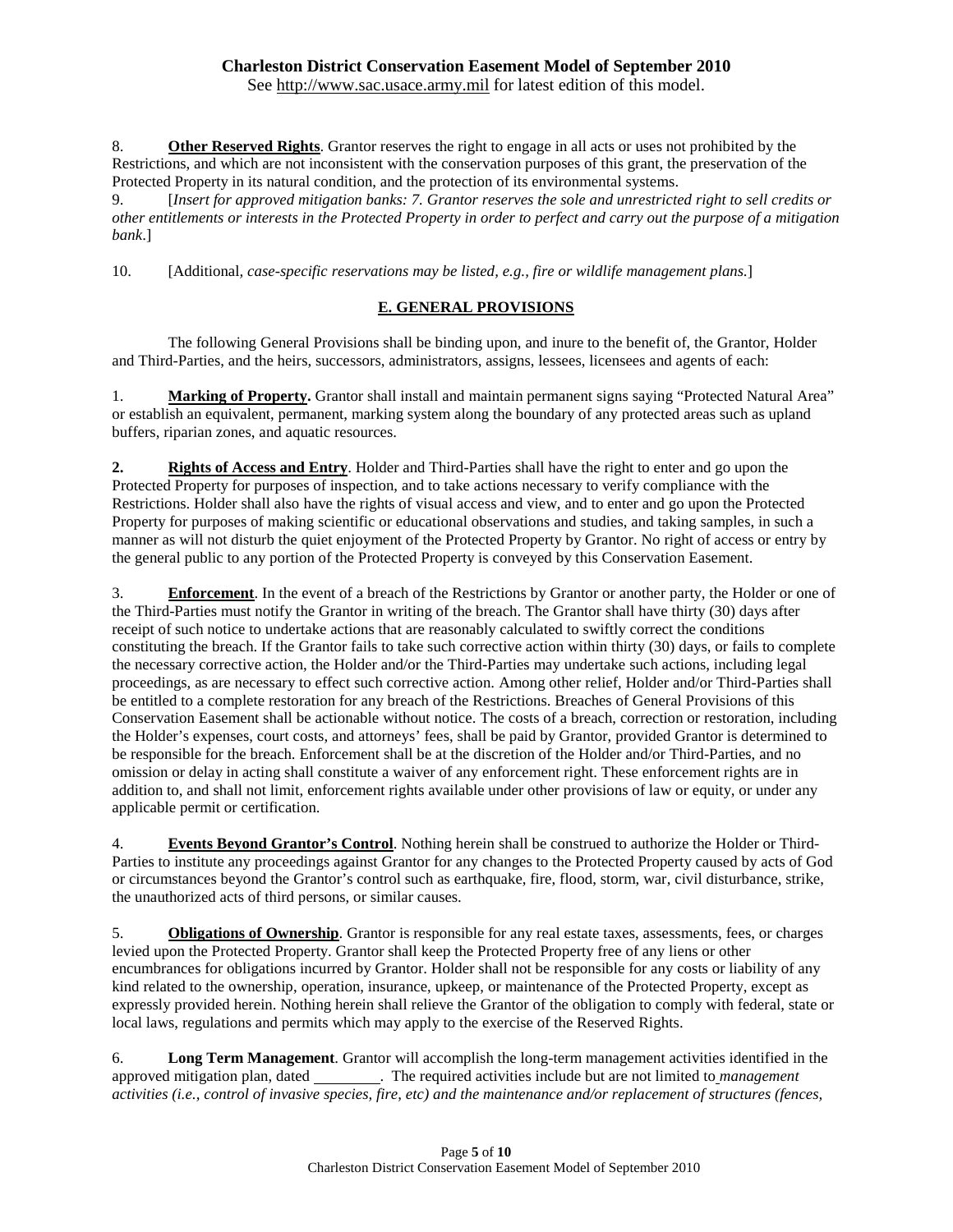### **Charleston District Conservation Easement Model of September 2010** See [http://www.sac.usace.army.mil](http://www.sac.usace.army.mil/) for latest edition of this model.

*ditch plugs, weirs, etc) that are critical to the long-term success of the mitigation activities as described in the approved mitigation plan.*

7. **Extinguishment**. In the event that changed conditions render impossible the continued use of the Protected Property for the conservation purposes, this Conservation Easement may only be extinguished, in whole or in part, by judicial proceeding.

8. **Eminent Domain**. Whenever all or part of the Protected Property is taken in the exercise of eminent domain so as to substantially abrogate the Restrictions imposed by this Conservation Easement, the Grantor and Holder shall join in appropriate actions at the time of such taking to recover the full value of the taking, and all incidental and direct damages due to the taking.

9. **Proceeds**. This Conservation Easement constitutes a real property interest immediately vested in Holder. In the event that all or a portion of this Protected Property is sold, exchanged, or involuntarily converted following an extinguishment or the exercise of eminent domain, Holder shall be entitled to the fair market value of this Conservation Easement. The parties stipulate that the fair market value of this Conservation Easement shall be determined by multiplying the fair market value of the Protected Property unencumbered by this Conservation Easement (minus any increase in value after the date of this grant attributable to improvements) by the ratio of the value of this easement at the time of this grant to the value of the Protected Property (without deduction for the value of this Conservation Easement) at the time of this grant. The values at the time of this grant shall be the values used, or which would have been used, to calculate a deduction for federal income tax purposes, pursuant to Section 170(h) of the Internal Revenue Code (whether eligible or ineligible for such a deduction). Holder shall use its share of the proceeds in a manner consistent with the purposes of this Conservation Easement.

10. **Notification**. Any notice, request for approval, or other communication required under this Conservation Easement shall be sent by registered or certified mail, postage prepaid, to the following addresses (or such address as may be hereafter specified by notice pursuant to this paragraph):

| To Grantor: |                                                                                                                                      | To Holder: |
|-------------|--------------------------------------------------------------------------------------------------------------------------------------|------------|
|             |                                                                                                                                      |            |
|             |                                                                                                                                      |            |
|             | To Third Parties: U.S. Army Corps of Engineers<br>Attn: Regulatory Division<br>69A Hagood Avenue<br>Charleston, South Carolina 29403 |            |

9. **Assignment**. This Conservation Easement is transferable, but only to a qualified holder under 501 (C)(3) and § 170(h) of the Internal Revenue Code as described herein. As a condition of such transfer, the transferee shall agree to all of the restrictions, rights, and provisions herein, and to continue to carry out the purposes of this Conservation Easement. Assignments shall be accomplished by amendment of this Conservation Easement under paragraph 12. Grantee shall notify Third Parties at least 60 days prior to any such assignment or transfer.

10. **Failure of Holder**. If at any time Grantee is unable or fails to enforce this Conservation Easement, or if Grantee ceases to be a qualified holder under  $\S 501(c)(3)$  and  $\S 170(h)$  of the Internal Revenue Code, and if within a reasonable period of time after the occurrence of one of these events the Grantee fails to make an assignment pursuant to paragraph 9, then the Holder's interest shall become vested in another qualified holder in accordance with an appropriate (e.g., cy pres) proceeding in a court of competent jurisdiction.

11. **Subsequent Transfer**. Grantor agrees to incorporate the terms of this Conservation Easement in any deed or other legal instrument which transfers any interest in all or a portion of the Protected Property. Grantor agrees to provide written notice of such transfer to Grantee and Third Parties at least 60 days prior to the date of transfer. The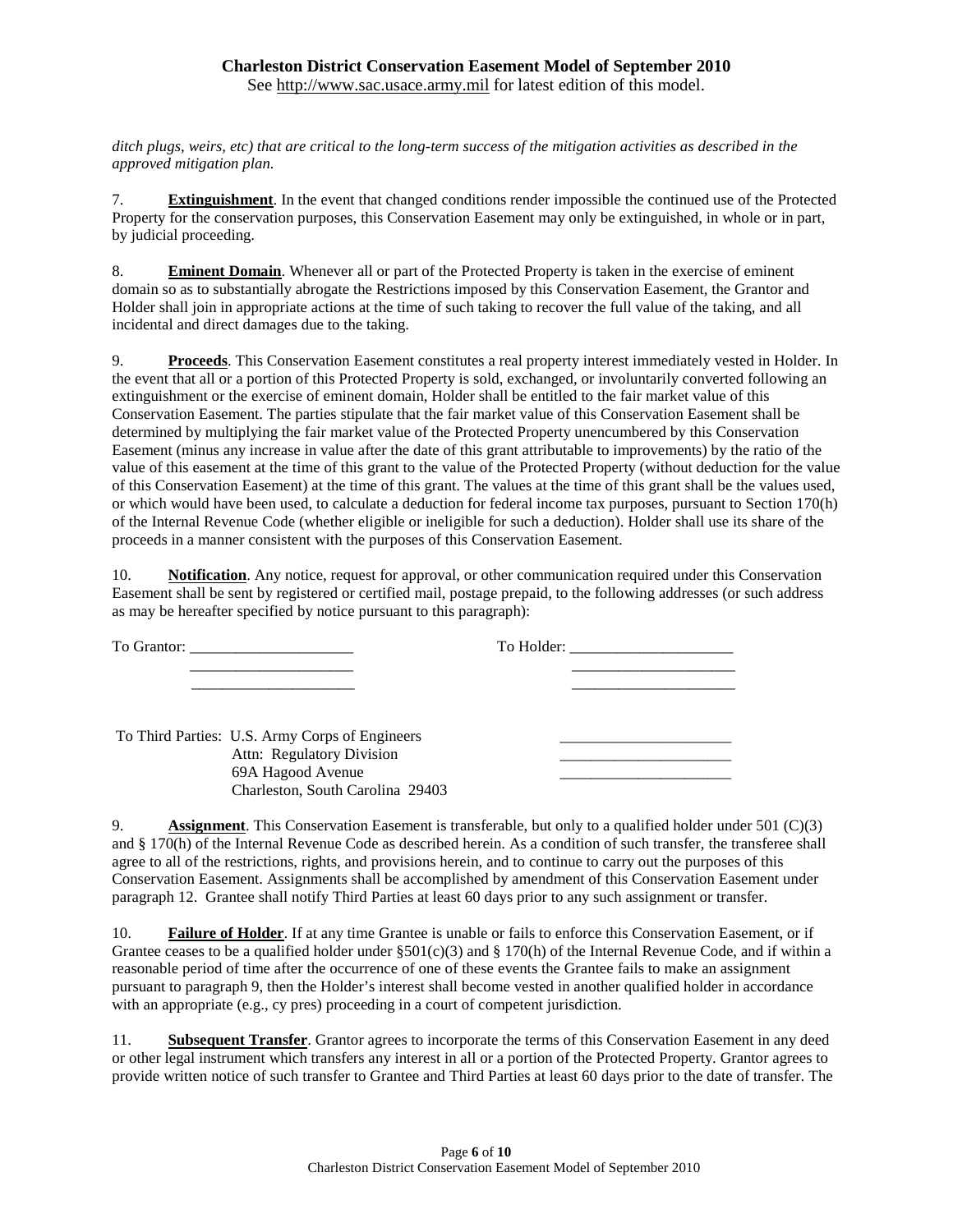See [http://www.sac.usace.army.mil](http://www.sac.usace.army.mil/) for latest edition of this model.

failure of Grantor to comply with this paragraph shall not impair the validity or enforceability of this Conservation Easement.

12. **Amendment**. This Conservation Easement may be amended, but only in writing signed by all parties hereto, and provided such amendment does not affect the purpose of this Conservation Easement or the status of the Grantee under any applicable laws, including S.C. Code Title 7, Chapter. Any amendments must be consistent with the conservation purposes of this grant.

13. **Severability**. Should any separable part of this Conservation Easement be found void or unenforceable by a court of competent jurisdiction, the remainder shall continue in full force and effect.

14. **Warranty**. Grantor warrants that it owns the Protected Property in fee simple, and that Grantor either owns all interests in the Protected Property which may be impaired by the granting of this Conservation Easement or that there are no outstanding mortgages, tax liens, encumbrances, or other interests in the Protected Property which have not been expressly subordinated to this Conservation Easement. Grantor further warrants that Holder shall have the use of and enjoy all the benefits derived from and arising out of this Conservation Easement.

15. **Habendum Clause**. To have and to hold, this Easement together with all and singular the appurtenances and privileges belonging or in any way pertaining thereto, either in law or equity, either in possession or expectancy, for the proper use and benefit of the Grantee, its successors and assigns, forever.

[Signature Pages Attached]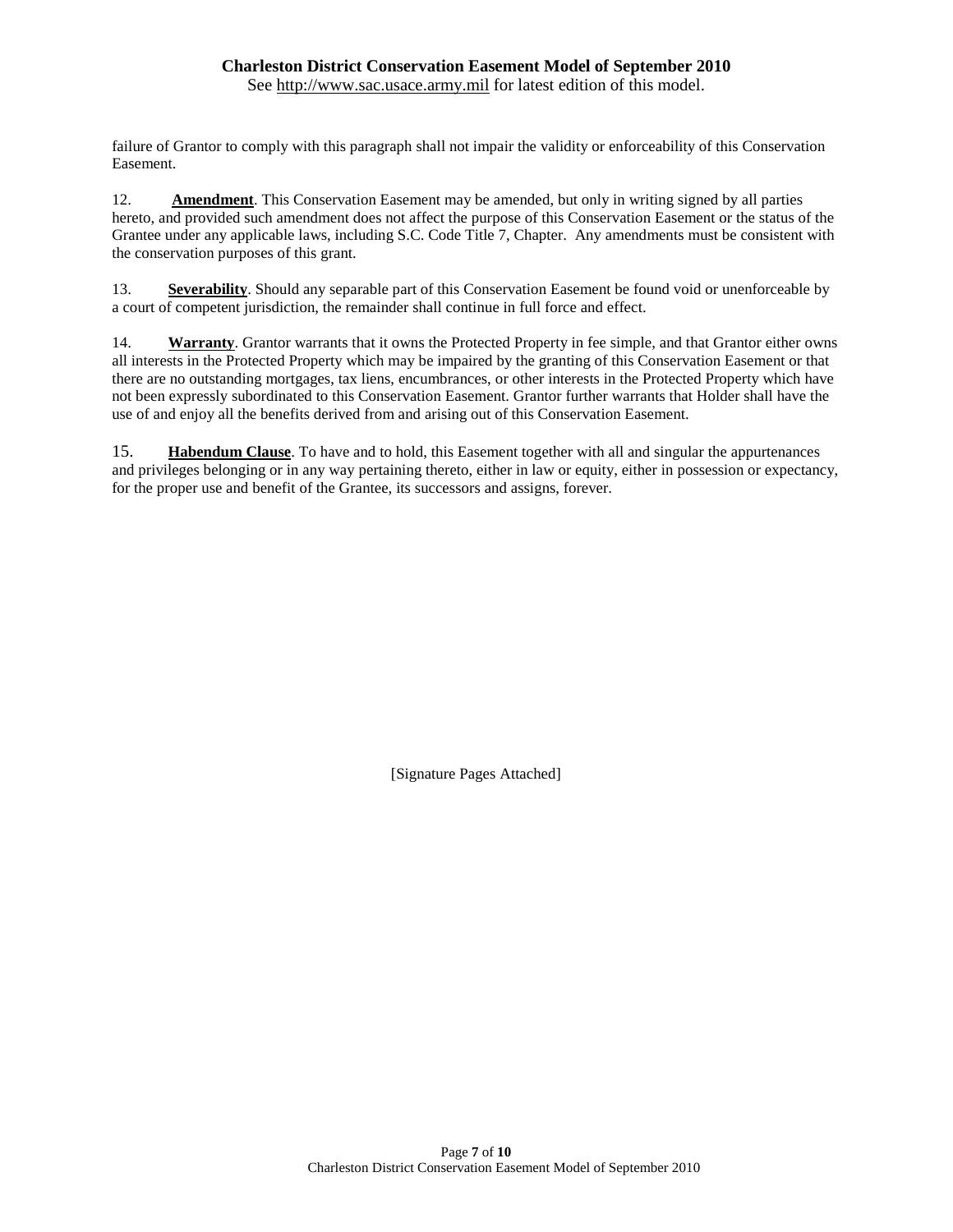See [http://www.sac.usace.army.mil](http://www.sac.usace.army.mil/) for latest edition of this model.

IN WITNESS WHEREOF, Grantor and Grantee have executed this Conservation Easement, and the Third-Parties have approved this Conservation Easement, on the date written above. By its execution and acceptance of this Conservation Easement, Grantee accepts the third-party rights of enforcement herein.

SIGNED, SEALED AND DELIVERED IN THE PRESENCE OF:

GRANTOR:

(Witness)

 $Sigma_{\text{square}}$   $\blacksquare$ 

\_\_\_\_\_\_\_\_\_\_\_\_\_\_\_\_\_\_\_\_\_\_\_\_\_\_\_\_\_\_\_\_\_\_\_\_\_ \_\_\_\_\_\_\_\_\_\_\_\_\_\_\_\_\_\_\_\_\_\_\_\_\_\_\_\_\_\_\_\_\_\_\_\_

(Witness) [type/print name of grantor]

STATE OF SOUTH CAROLINA ) ) ss. COUNTY OF \_\_\_\_\_\_\_\_\_\_\_\_\_\_\_\_\_\_\_\_\_\_\_ )

I, a Notary Public, do hereby certify that \_\_\_\_\_\_\_\_\_\_\_\_\_\_\_\_\_\_\_\_\_\_\_ personally appeared before me this day and acknowledged the due execution of the foregoing instrument.

WITNESS my hand and seal this \_\_\_\_\_\_\_ day of \_\_\_\_\_\_\_\_\_\_, 20\_\_\_\_.

 $\overline{\phantom{a}}(S$ ignature of Notary Public)

\_\_\_\_\_\_\_\_\_\_\_\_\_\_\_\_\_\_\_\_\_\_\_\_\_\_\_\_\_\_\_\_\_ (Typed/Printed name of Notary Public)

 NOTARY PUBLIC FOR SOUTH CAROLINA My Commission Expires: \_\_\_\_\_\_\_\_\_\_\_\_\_\_\_\_\_\_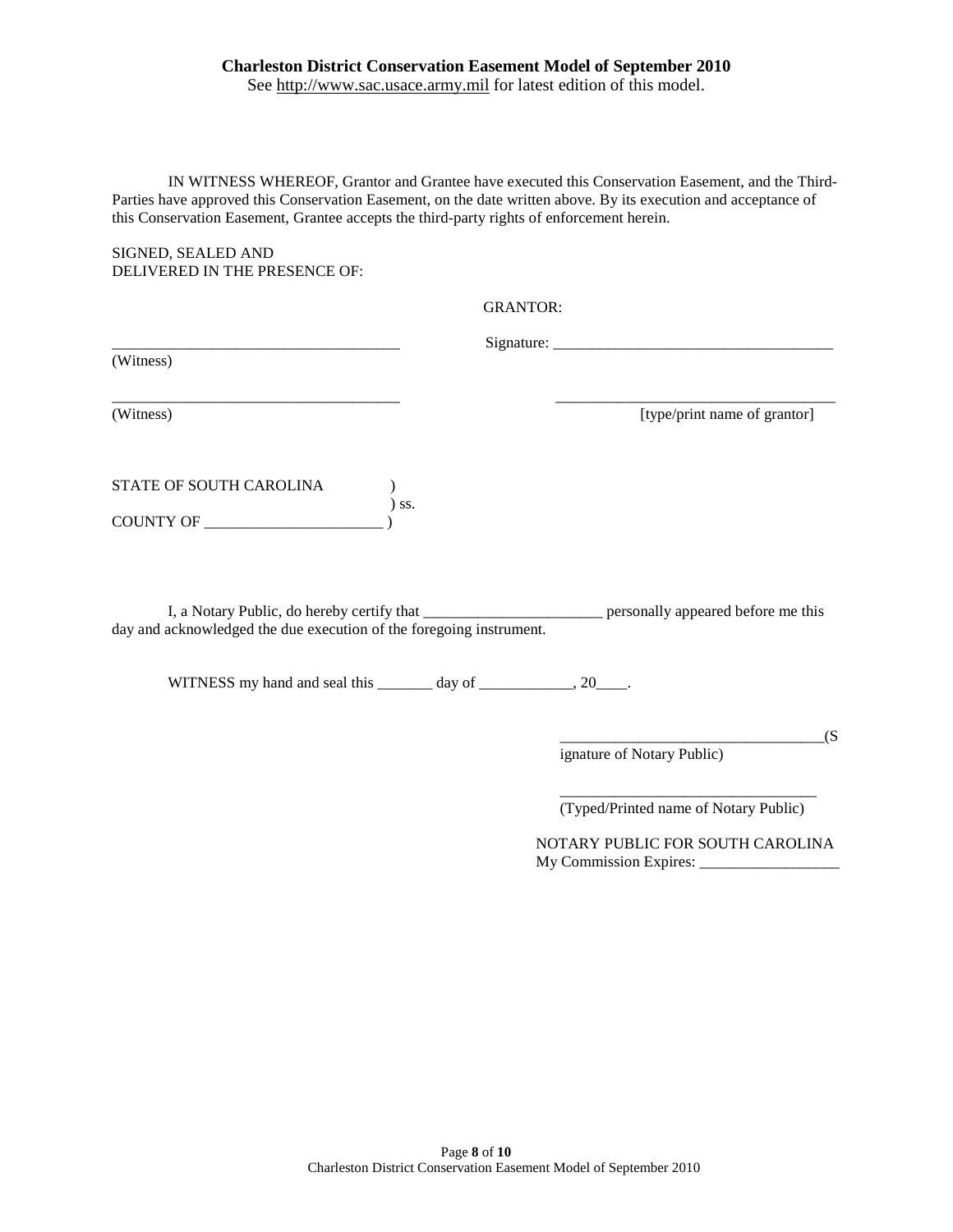### **Charleston District Conservation Easement Model of September 2010** See [http://www.sac.usace.army.mil](http://www.sac.usace.army.mil/) for latest edition of this model.

**Continuation of Signature Page For Deed of Conservation Easement** 

| <b>GRANTEE:</b>                                                                                        |                                                                                                                                                                                                                                                                                                                                                                                                             |
|--------------------------------------------------------------------------------------------------------|-------------------------------------------------------------------------------------------------------------------------------------------------------------------------------------------------------------------------------------------------------------------------------------------------------------------------------------------------------------------------------------------------------------|
|                                                                                                        | Signature: $\frac{1}{\sqrt{1-\frac{1}{2}}\sqrt{1-\frac{1}{2}}\sqrt{1-\frac{1}{2}}\sqrt{1-\frac{1}{2}}\sqrt{1-\frac{1}{2}}\sqrt{1-\frac{1}{2}}\sqrt{1-\frac{1}{2}}\sqrt{1-\frac{1}{2}}\sqrt{1-\frac{1}{2}}\sqrt{1-\frac{1}{2}}\sqrt{1-\frac{1}{2}}\sqrt{1-\frac{1}{2}}\sqrt{1-\frac{1}{2}}\sqrt{1-\frac{1}{2}}\sqrt{1-\frac{1}{2}}\sqrt{1-\frac{1}{2}}\sqrt{1-\frac{1}{2}}\sqrt{1-\frac{1}{2}}\sqrt{1-\frac$ |
| (Witness)                                                                                              |                                                                                                                                                                                                                                                                                                                                                                                                             |
|                                                                                                        |                                                                                                                                                                                                                                                                                                                                                                                                             |
| (Witness)                                                                                              | [type/print name of grantee]                                                                                                                                                                                                                                                                                                                                                                                |
|                                                                                                        |                                                                                                                                                                                                                                                                                                                                                                                                             |
|                                                                                                        | [Title and Organization]                                                                                                                                                                                                                                                                                                                                                                                    |
|                                                                                                        |                                                                                                                                                                                                                                                                                                                                                                                                             |
| STATE OF SOUTH CAROLINA                                                                                |                                                                                                                                                                                                                                                                                                                                                                                                             |
| $)$ ss.<br>COUNTY OF                                                                                   |                                                                                                                                                                                                                                                                                                                                                                                                             |
| I, a Notary Public, do hereby certify that ________________________ personally appeared before me this |                                                                                                                                                                                                                                                                                                                                                                                                             |
| day and acknowledged the due execution of the foregoing instrument.                                    |                                                                                                                                                                                                                                                                                                                                                                                                             |
| WITNESS my hand and seal this _______ day of ____________, 20____.                                     |                                                                                                                                                                                                                                                                                                                                                                                                             |
|                                                                                                        |                                                                                                                                                                                                                                                                                                                                                                                                             |
|                                                                                                        | (Signature of Notary Public)                                                                                                                                                                                                                                                                                                                                                                                |

\_\_\_\_\_\_\_\_\_\_\_\_\_\_\_\_\_\_\_\_\_\_\_\_\_\_\_\_\_\_\_\_\_\_ (Typed/Printed name of Notary Public)

 NOTARY PUBLIC FOR SOUTH CAROLINA My Commission Expires: \_\_\_\_\_\_\_\_\_\_\_\_\_\_\_\_\_\_